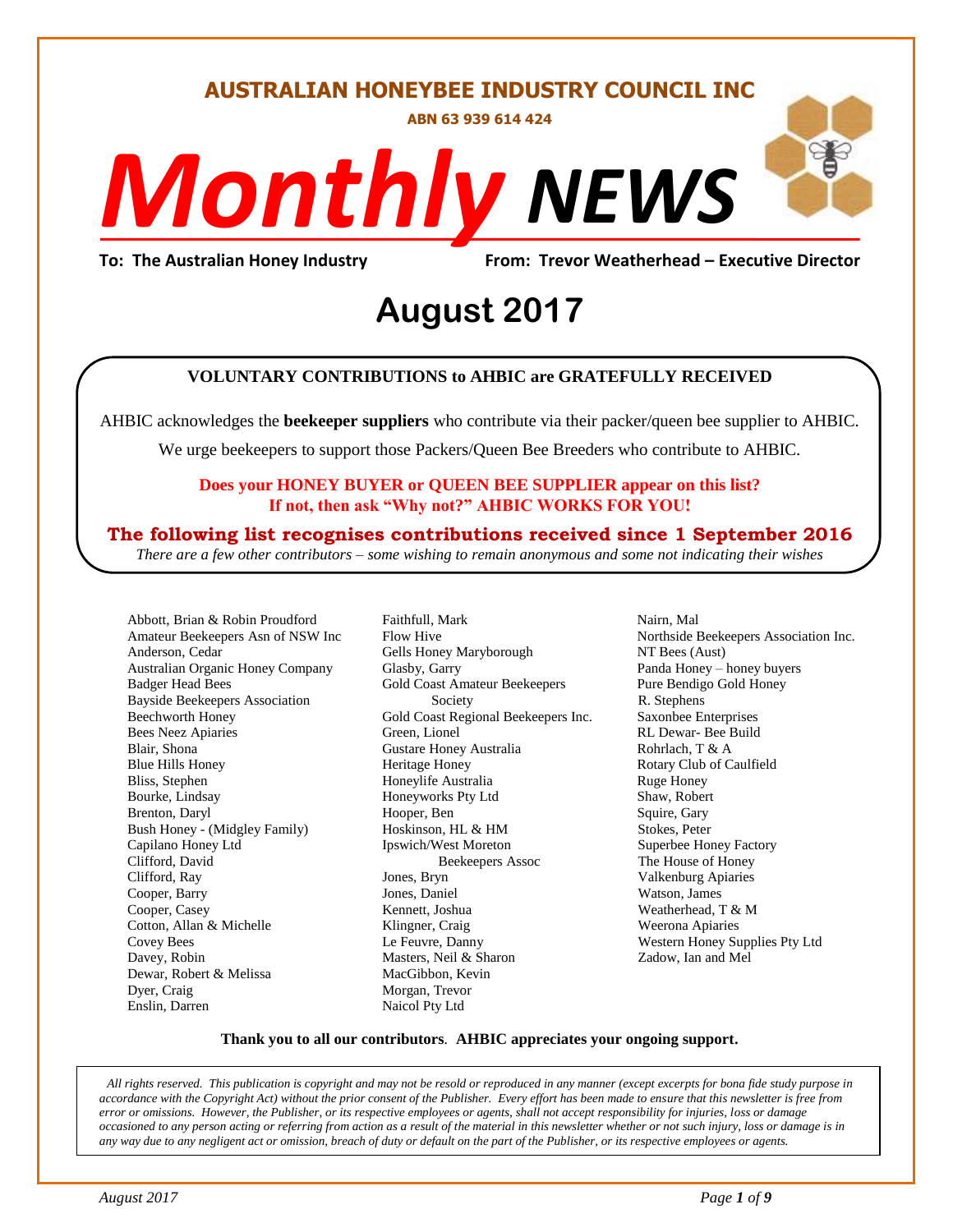#### **THIRD AUSTRALIAN BEE CONGRESS**

Planning is well underway for the Third Australian Bee Congress to be held at Royal Pines on the Gold Coast from 27- 30 June 2018. Have you put it in your diary?

The sponsorship opportunities and the trade show bookings are now available. See [http://australianbeecongress.com.au/base/wp-content/uploads/2017/08/Australian-Bee-Congress-](http://australianbeecongress.com.au/base/wp-content/uploads/2017/08/Australian-Bee-Congress-Sponsorship-Prospectus.pdf)[Sponsorship-Prospectus.pdf](http://australianbeecongress.com.au/base/wp-content/uploads/2017/08/Australian-Bee-Congress-Sponsorship-Prospectus.pdf)

Go to the website [www.australianbeecongress.com.au](http://www.australianbeecongress.com.au/) to register your interest and receive updates.

# **CALL FOR GENETIC SAMPLES**

We are looking for two kinds of weird bees for a research project.

1) Gynandromorphs. These are bees that are half male (drone) and half female. Any part can be affected, but they are most easily detected when you see a strange worker with a drone eye. 2) Anarchist hives. These are colonies where the workers lay eggs even though there is a queen in the hive. You can recognise them when you have a booming colony with drone brood (but not worker brood) above the queen excluder.

If you see any colonies like this this spring, please contact me. Thanks in advance!

Ben Oldroyd Behaviour & Genetics of Social Insects Lab Macleay Building A12 University of Sydney 2006

Office: +61 2 93517501 Mobile: 0437762256 [benjamin.oldroyd@sydney.edu.au](mailto:benjamin.oldroyd@sydney.edu.au)

# **MEETING TO FORM NATIONAL ENTITY FOR MANUKA**

A meeting is to be held in Melbourne at the Mantra Hotel Tullamarine on Monday 18 September 2017 to discuss forming a national honey industry entity for manuka and to discuss urgent trade mark considerations.

If you are interested in attending contact Paul Callander at [pc@manukalife.net.au](http://www.resources-wa.com.au/)

# **IGAB REVIEW**

A recent publication is "Priorities for Australia's biosecurity system - AN INDEPENDENT REVIEW OF THE CAPACITY OF THE NATIONAL BIOSECURITY SYSTEM AND ITS UNDERPINNING INTERGOVERNMENTAL AGREEMENT". This can be found at [http://www.agriculture.gov.au/SiteCollectionDocuments/biosecurity/partnerships/nbc/priorities-for](http://www.agriculture.gov.au/SiteCollectionDocuments/biosecurity/partnerships/nbc/priorities-for-aus-bio-system.pdf)[aus-bio-system.pdf](http://www.agriculture.gov.au/SiteCollectionDocuments/biosecurity/partnerships/nbc/priorities-for-aus-bio-system.pdf)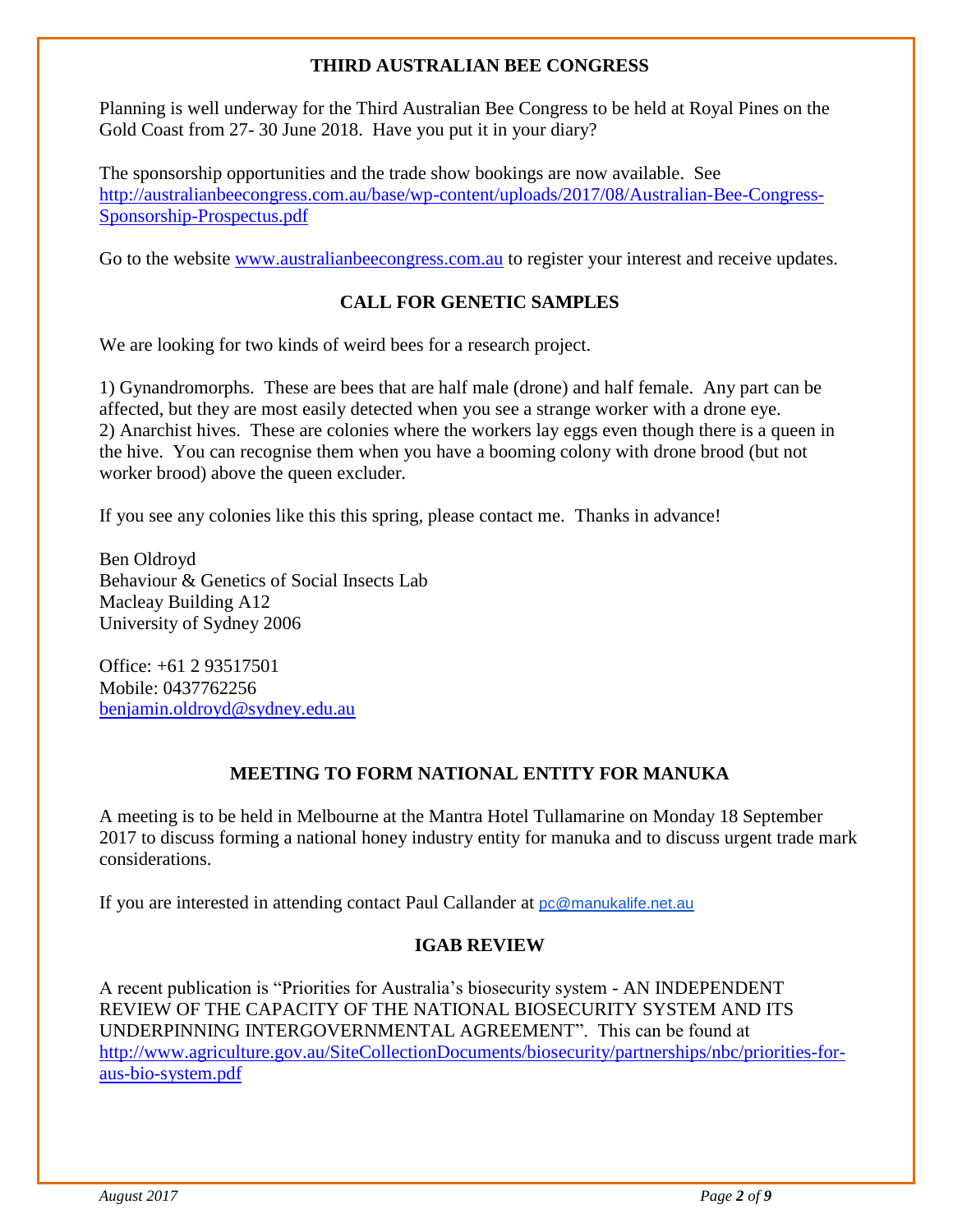#### **AGM**

Annual conferences for 2018, in chronological order, as I currently have them are:-

| WA Farmers Federation - Beekeepers Section        | $4$ May -            |
|---------------------------------------------------|----------------------|
| South Australian Apiarists Association            | 17 May -             |
| <b>Tasmanian Beekeepers Association</b>           | 26 May -             |
| Victorian Apiarists Association                   | $31$ May $-1$ June - |
| Australian Honey Bee Industry Council             | 1 July – Gold Coast  |
| New South Wales Apiarists Association             | TBA                  |
| Queensland Beekeepers Association                 | TBA                  |
| Honey and Packers Marketers Association           | <b>TBA</b>           |
| National Council of Crop Pollination Associations | <b>TBA</b>           |
| Australian Queen Bee Breeders Association         | <b>TBA</b>           |

#### **NEW CHEMICAL REGISTRATIONS**

**Application no.:** 108927<br>**Product name:** 108927 **Active constituent/s:**<br>Applicant name: Applicant ACN:<br>Summary of use:

**Date of registration:** 2 August 2 August 2 August 2 August 2 August 2 August 2 August 2 August 2017<br> **Product registration no.:** 23751 **Product registration no.:** 83751 Label approval no.:

**Application no.:** 110149 **Active constituent/s:**<br>Applicant name: **Applicant ACN:**<br>Summary of use:

**Date of registration:** 8 August 2017 8 August 2017 8 24339 **Product registration no.:** 84339 **Label approval no.:** 

**Application no.:** 105848 **Active constituent/s:** <br> **Applicant name:** <br> **Applicant name:** <br> **Applicant name:** <br> **Applicant name:** <br> **Applicant name:** <br> **Applicant name:** <br> **Applicant name:** <br> **Applicant name:** <br> **Applicant name:** <br> **Applicant name: Applicant ACN:**<br>Summary of use:

**Date of registration:** 10 August 2017<br> **Product registration no.:** 82478 **Product registration no.:** 82478 Label approval no.:

**Application no.:** 105292 **Applicant ACN:** 000 716 469<br> **Summary of variation:** Campion Control Control Control Control Control Control Control Control Control Control Control Control Control Control Control Control Control Control Control Control

**Date of variation: Product registration no.:** 64103 **Label approval no.:** 

Mitre 18 Insecticide<br>18  $a/L$  abamectin Adama Australia Pty Limited<br>050 328 973 For use on cotton, soybeans, tomatoes, apples, pears, citrus fruit, capsicums, strawberries and various ornamental plants and turfs for the control of pests

Sharda Abamectin 18 Insecticide<br>18  $a/L$  abamectin Sharda Cropchem Espana S.L<br>N/A For the control of pest mites and native budworm on cotton and for the control of pest mites on pears, apples, capsicums, tomatoes, strawberries and ornamentals

**Product name: Product name: Product name: Product name: Product name: Product name: Product name: Product name: Product name: Product name: Product name: Product name: Product name: Product name:** Echem (Aust) Pty Limited<br>089 133 095 For the control of various species of insect pests in azuki beans, chickpeas, cotton, faba beans, mungbeans and soybeans

**Product name:** Dupont Exirel Insecticide **Active constituent/s:** <br> **Applicant name:** <br> **Applicant name:** <br> **Applicant name:** <br> **Du Pont (Australia) Pty I** Du Pont (Australia) Pty Ltd To add control of kelly's citrus thrip and light brown apple moth and suppression of fuller's rose weevil, in citrus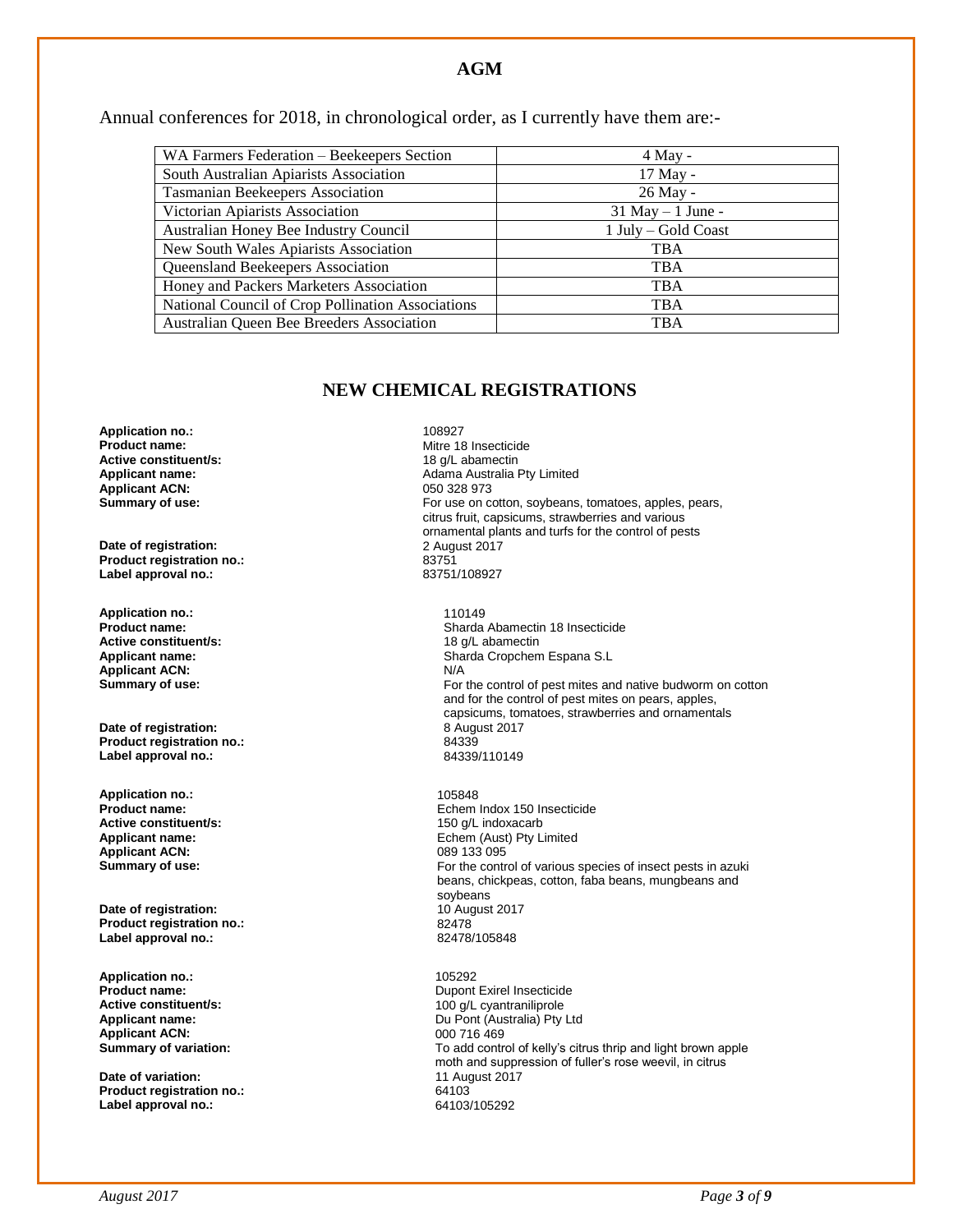**Application no.:** 110851<br> **Active constituent/s:** Prochlc **Applicant ACN:** 095 326 891<br> **Summary of use:** For use in a

**Date of approval: Approval no.:** 84576

**Application no.:** 108301<br>**Active constituent/s: 108301** 

**Applicant name:** Pascoe's Pty<br> **Applicant ACN:** 055 220 463 Applicant ACN:<br>Summary of use:

**Date of approval: Approval no.:** 83451

**Active constituent/s:** Prochloraz-manganese chloride<br> **Applicant name:** FMC Australasia Ptv Ltd **FMC Australasia Pty Ltd** For use in agricultural chemical products<br>7 August 2017

> **Imiprothrin manufacturing** concentrate<br>Pascoe's Pty Ltd **Summary of use:** For use in agriculture chemical products<br>8 August 2017

#### **PLANT HEALTH AUSTRALIA DIRECTORS**

Plant Health Australia is calling for applications for four (4) Directors for their Board.

Details can be seen by going to their website<http://www.planthealthaustralia.com.au/> and clicking on the "Directors vacancies" section.

# **REPORTING ADVERSE CHEMICAL EFFECTS ON HONEY BEES**

At the AHBIC AGM in July a motion was passed asking AHBIC to lobby beekeepers to report chemical instances to APVMA.

In the past I have urged beekeepers to fill out an adverse experience report if honey bees are poisoned. The tag line I used before, which is still relevant today, is "If you don't report it, it did not happen".

Information can be found at<https://apvma.gov.au/node/310> with a link in the top left hand corner on how to report. The online form will have many fields that are not applicable to honey bees but preserve and fill it out.

We hear of reports of honey bees being poisoned, and in big numbers, but because they have not been reported they are not in the statistics which Governments turn to when we make representations to them. So to them, there is no problem.

#### **POST CYCLONE DEBBIE**

Landline had a program last weekend on how the growers are faring post Cyclone Debbie. No mention of how beekeepers were going. So I checked with a beekeeper in Proserpine as to how things were for the beekeepers post Cyclone Debbie.

The beekeeper lost 250 hives. Mostly drowned. With the cyclone stripping most of the flora the big problem was nectar and pollen for the bees.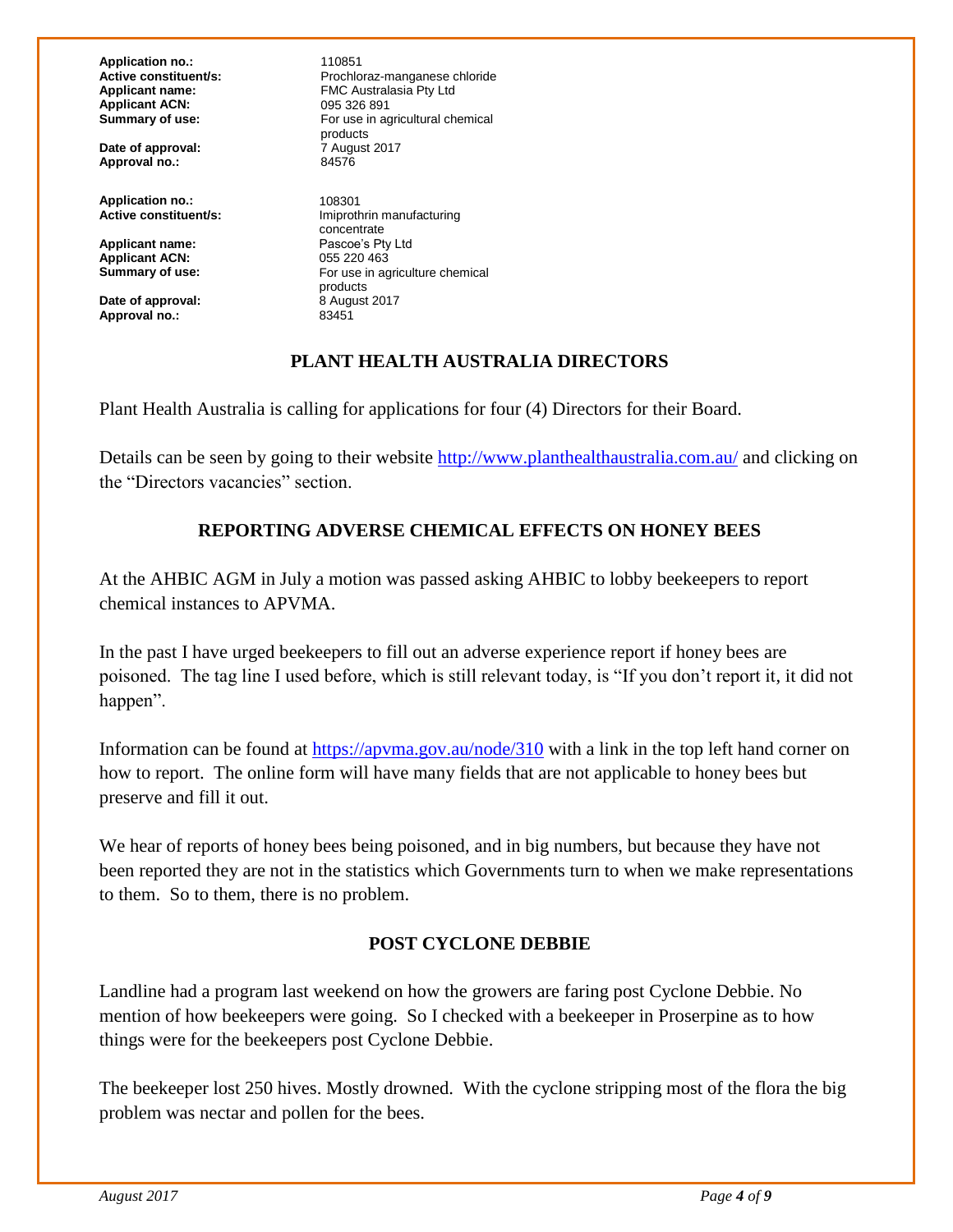On top of this the small hive beetle had a ball making recovery more difficult.

With the rain from the cyclone there was some weed growth which did help to support the bees but with no rain since those weeds are no longer there.

So with planting being able to be carried out by farmers the need for hives for pollination is again there. Trying to replace those lost hives is not easy with the current conditions with regard to the lack of pollen and nectar bearing plants. The trees have grown leaves but after previous cyclones in the north the trees often put on growth but no buds for the first year. So prospects are grim at this time.

# **BEEKEEPING STATISTICS**

Recently I obtained the latest beekeeper registration details from the various States and Territories. Thank you to the staff for supplying the information. I asked for those with up to 50 hives and those with 50 or more hives. The latest data is:-

| <b>State or Territory</b> | No. of<br>beekeepers with<br>less than 50<br>hives | No. of hives<br>owned by those<br>with less than 50<br>hives | No. of<br>beekeepers<br>with 50 or<br>more hives | No. of hives<br>owned by those<br>with 50 or more<br>hives |
|---------------------------|----------------------------------------------------|--------------------------------------------------------------|--------------------------------------------------|------------------------------------------------------------|
|                           |                                                    |                                                              |                                                  |                                                            |
| Queensland                | 4,187                                              | 24,077                                                       | 320                                              | 88,571                                                     |
| New South Wales           | 5,179                                              | 26,151                                                       | 552                                              | 270,782                                                    |
| Victoria                  | 5,909                                              | 23,445                                                       | 322                                              | 87,076                                                     |
| Tasmania                  | 23                                                 | 2,532                                                        | 34                                               | 15,534                                                     |
| South Australia           | 1,585                                              | 8,197                                                        | 187                                              | 59,987                                                     |
| Western Australia         | 2,023                                              | 10,639                                                       | 127                                              | 26,897                                                     |
| Northern Territory        | 56                                                 | 828                                                          | 18                                               | 1629                                                       |
| <b>Australian Capital</b> |                                                    |                                                              |                                                  |                                                            |
| Territory                 | 278                                                | 695                                                          | 1                                                | 50                                                         |
| <b>TOTAL</b>              | 19,240                                             | 96,564                                                       | 1561                                             | 550,526                                                    |
| Total no. of beekeepers   | 20,801                                             |                                                              |                                                  |                                                            |
| Total no. of hives        | 647,090                                            |                                                              |                                                  |                                                            |

#### **MICHAEL HOLMES LEAVING PHA**

Michael Holmes has left Plant Health Australia (PHA) and is now working in Dr. Ben Oldroyd's lab at the University of Sydney.

Michael had been running the National Bee Pest Surveillance Program on behalf of industry.

We thank Michael for his work and wish him all the best at Sydney University.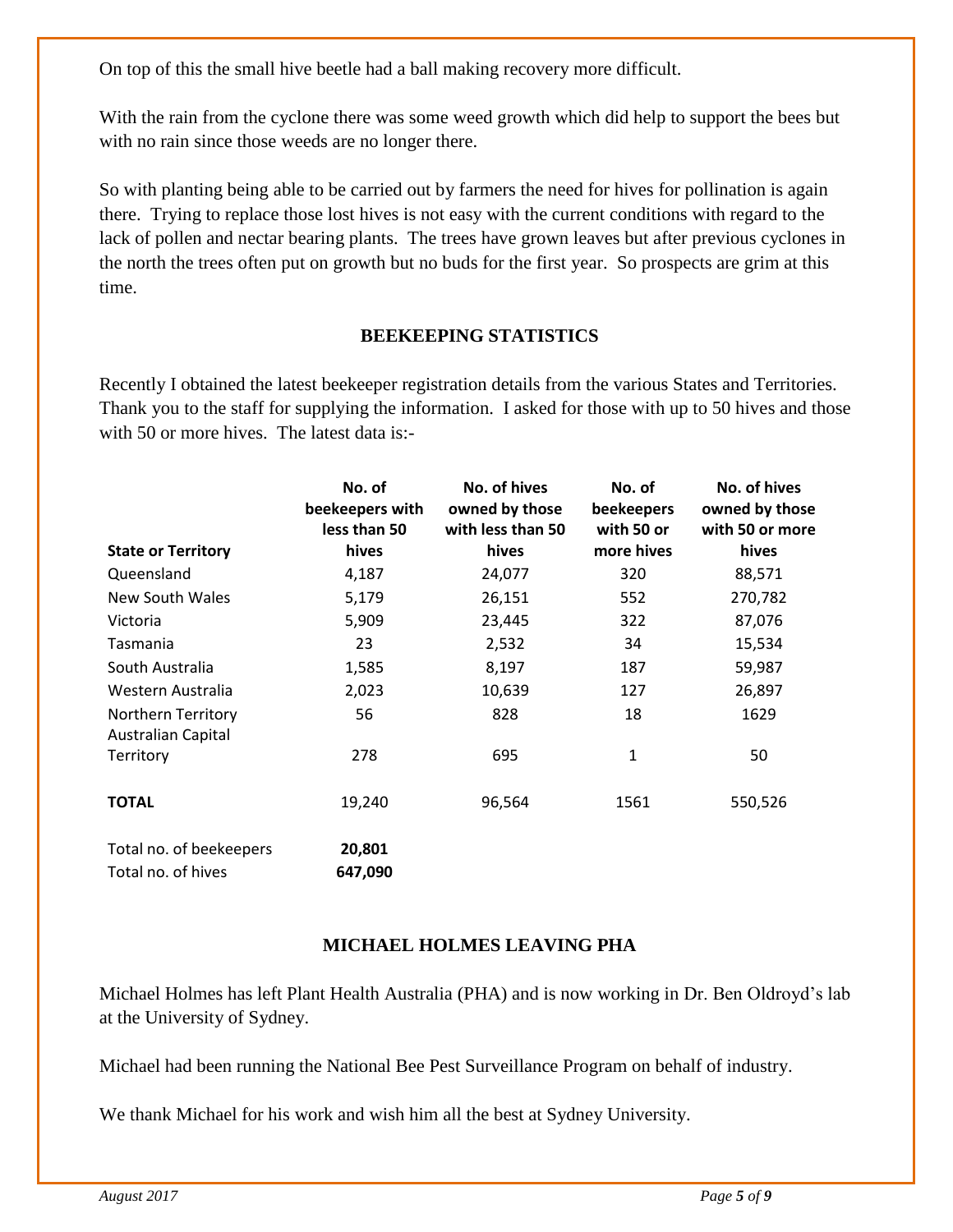#### **NAME CHANGE FOR RIRDC**

AHBIC has received the following information. The name change took effect on Tuesday 29 August, 2017.

#### *We have some important news.*

*To reflect our new direction and our commitment to the future of Australian agriculture, the Rural Industries Research & Development Corporation (RIRDC) is relaunching as AgriFutures Australia.*

*This is much more than a simple name change. This is a thoroughly considered, strategic decision for our organisation to remain relevant and at the forefront of agriculture for the stakeholders we serve. We have learned from all that has come before (RIRDC) and are now building on those strong foundations to forge a bold new direction.*

*We need to ensure the long-term prosperity of rural industries and communities. To do that we had to upend our thinking on how we operate. AgriFutures Australia is firmly focused on the future because it's our job to anticipate what is coming next and – through research, innovation, technology and collaborations – prepare our rural industries for what's ahead.*

*The needs of the sector moving forward are vastly different to when RIRDC first began. This relaunch reflects the changing face of agriculture – where technology is transforming the sector and there is a new breed of highly skilled young professionals who are dynamic, entrepreneurial, commercially savvy and strongly connected.*

*We are confident about the future of Australian agriculture and that confidence is reflected in our relaunch as AgriFutures Australia.*

*The rebranding process started in December last year and has been a rigorous and extensive process for our team. It involved consultations with the Board and senior executive staff, and interviews with stakeholders at an individual and organisational level. We examined perceptions of the RIRDC brand and its values, considered our future brand values and brand aspirations and then developed the corporate renaming strategy. It was important to us that we consulted with the people and organisations that would be directly affected by these changes to ensure that we were making decisions that would ultimately serve their best interests.* 

*Obviously, there will be a period of transition. Our first big event as AgriFutures Australia is the Rural Women's Award gala on 13 September at Parliament House. This event is extremely fitting for us as it's*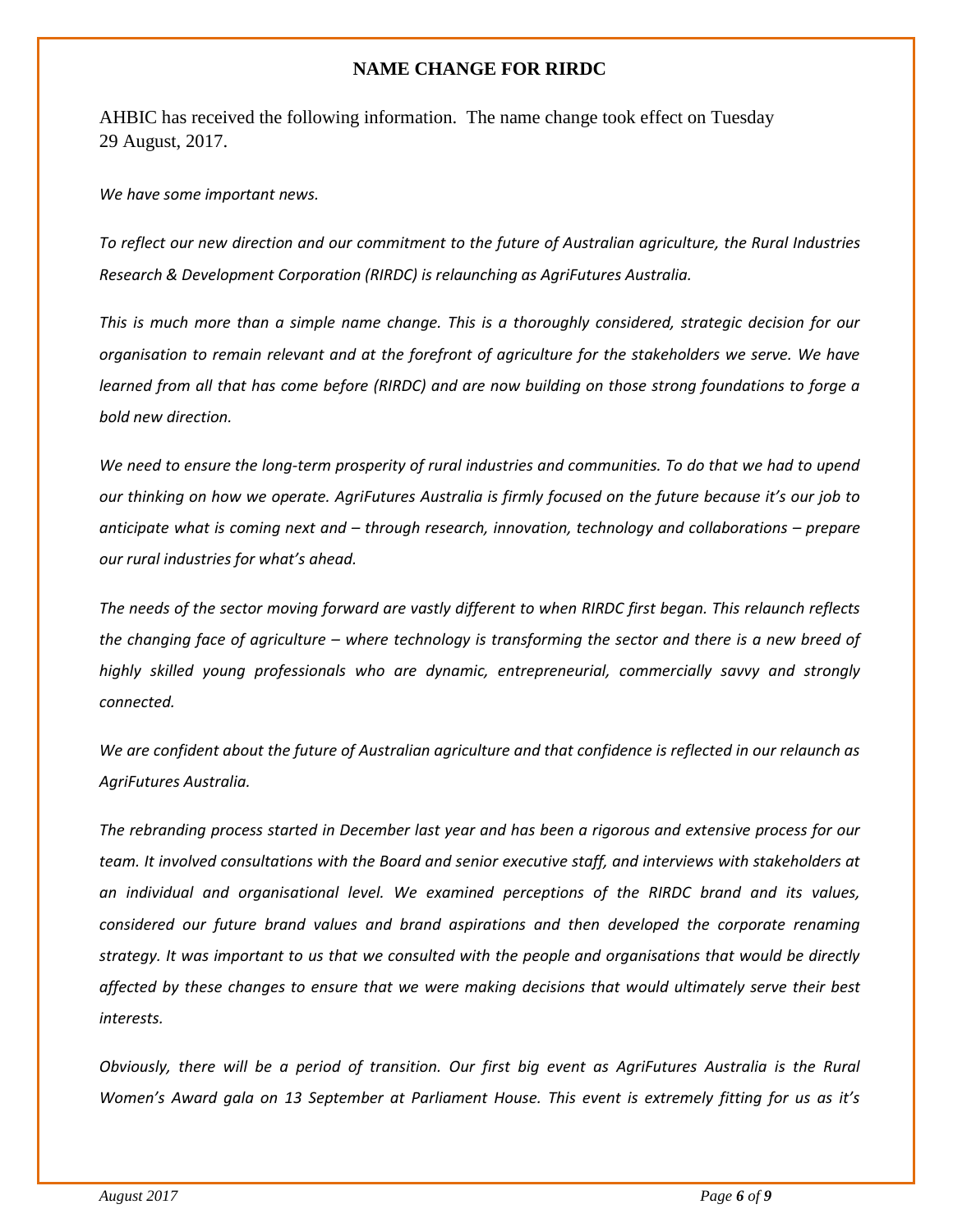*focused on celebrating and recognising the incredible future leaders of agriculture, a characteristic core to our new strategic direction.*

*AgriFutures Australia is the new trading name for Rural Industries Research and Development Corporation. In practical terms, all new research, programs and publications will adopt the new name and reflect the new branding.* 

*I encourage you to visit our website and to sign up to our newsletter to receive out latest information, you can find us at [www.agrifutures.com.au.](http://www.agrifutures.com.au/) Additionally, please follow us on Facebook and Twitter via @AgriFuturesAU*

#### **AGRIFUTURES AUSTRALIA ADVISORY PANEL**

The new Honey Bee and Pollination Program Advisory Panel has just been announced.

It is as follows:-

Doug Somerville has been announced as the new Chair of the AgriFutures™ Honey Bee & Pollination Program's advisory panel.

A technical specialist in honey bees with the NSW Department of Primary Industries, Dr Somerville takes over the role from Dr Michael Hornitzky who served as Chair of the panel for the past six years.

Dr Somerville has more than 30-years' experience in the honey bee R&D sector and was recently appointed Adjunct Association Professor with Southern Cross University.

He said while there are numerous threats to the industry, the opportunities are bigger than ever.

"Pollination has entered the vocabulary of many of our plant industries and this has translated into a great deal of increased R&D in this area," Dr Somerville said.

"I hope to focus on what matters to beekeepers and utilise my experience in steering research and development into areas that make a difference – the future looks extremely promising."

#### The new advisory panel consists of:

Dr Doug Somerville (Chair) (NSW DPI), Sam Malfroy (Wheen Bee Foundation), Danny Le Feuvre (Australian Bee Services),Tiffane Bates (CRC for Honey Bee Products), Dr Diana Leemon, (QDAFF) and continuing members; Ashley Zamek (Hort Innovation), James Kershaw (NSW Beekeeper) and Dr Saul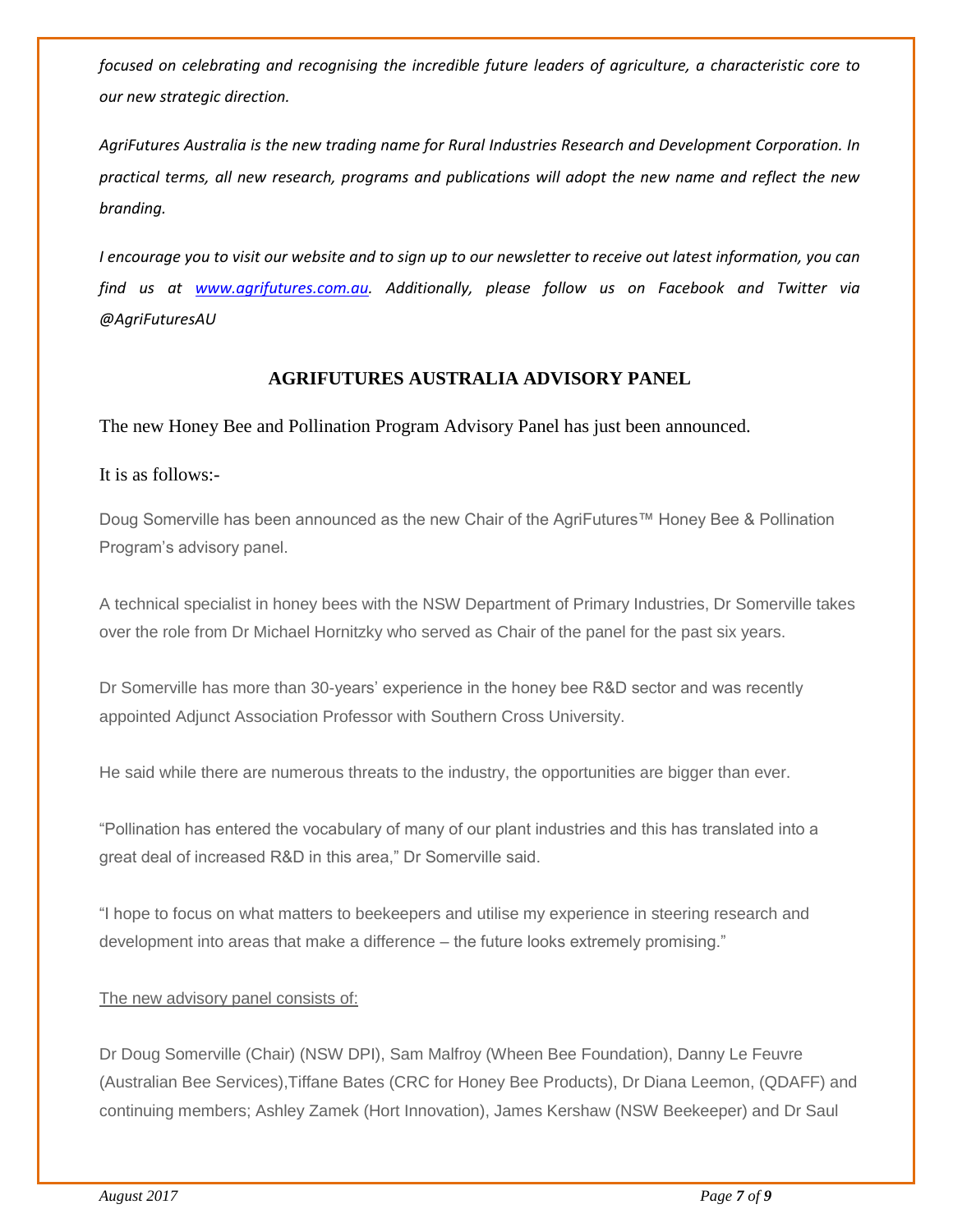Cunningham (ANU).

The Honey Bee and Pollination Program is a jointly funded partnership with AgriFutures Australia, Hort Innovation and the Australian Government Department of Agriculture.

AgriFutures Australia is the new trading name for Rural Industries Research and Development Corporation.

General Manager of Research and Innovation Dr Dave Alden said the rebranding reflects a new direction and ongoing commitment to the future of Australian agriculture.

"This is much more than a simple name change – this is a thoroughly considered, strategic decision for the organisation to remain relevant and at the forefront of agriculture for the stakeholders we serve," Dr Alden said.

"We are confident about the future of Australian agriculture and that confidence is reflected in our relaunch as AgriFutures Australia."

"All new research, programs and publications will adopt the new name and reflect the new branding."

For more information, visit the new website [\(www.agrifutures.com.au\)](http://coxinall.us7.list-manage.com/track/click?u=87f4462512400a53a67349d86&id=e479c009af&e=99278a1f2d) and to sign up to the newsletter to receive the latest news and updates. You can also follow AgriFutures Australia on Facebook and Twitter via @AgriFuturesAU.

For specific information on the Honey & Pollination Program visit [www.agrifutures.com.au/rural](http://coxinall.us7.list-manage.com/track/click?u=87f4462512400a53a67349d86&id=13a292589c&e=99278a1f2d)[industries/honey-bee-pollination/](http://coxinall.us7.list-manage.com/track/click?u=87f4462512400a53a67349d86&id=13a292589c&e=99278a1f2d)